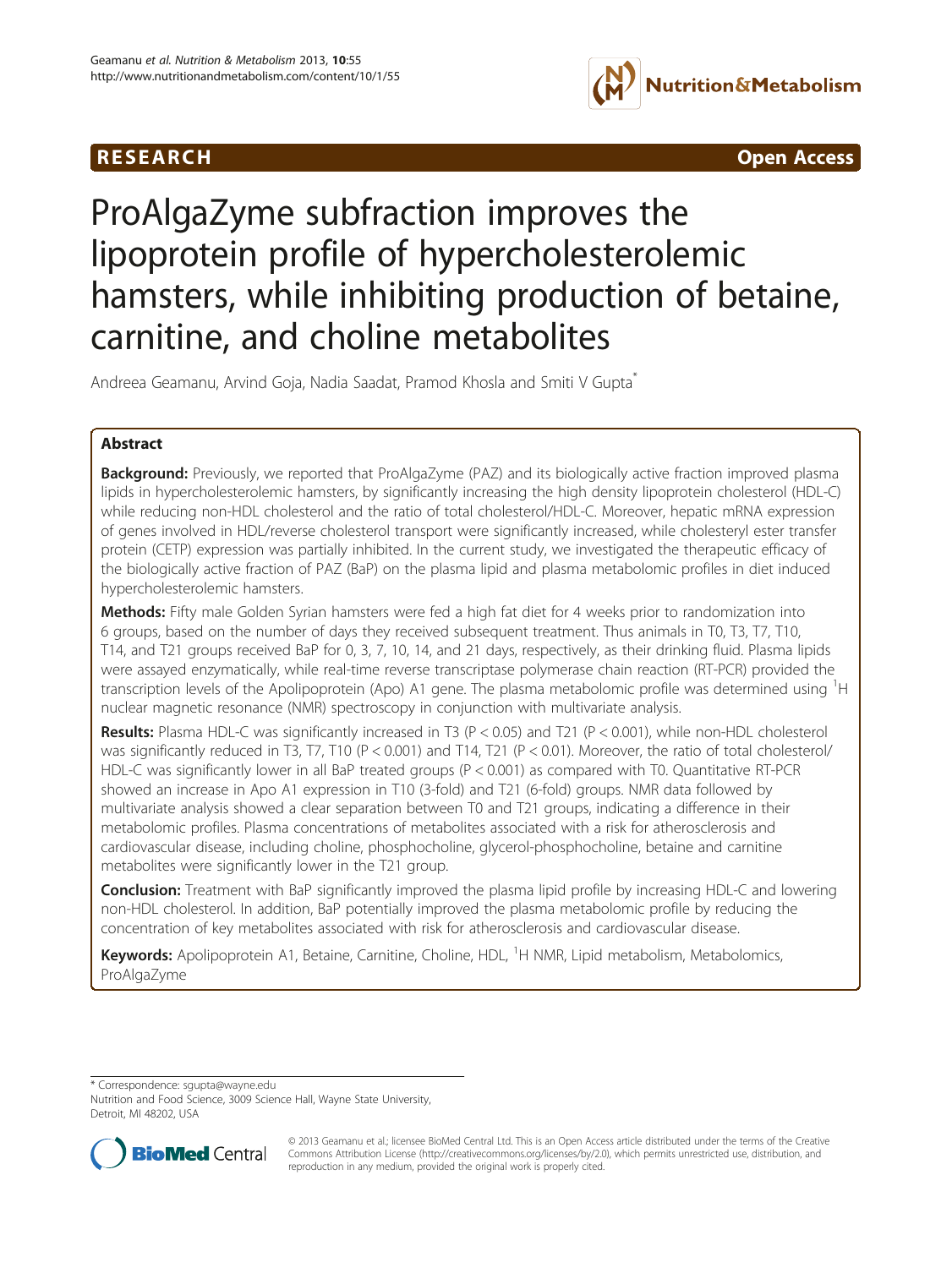#### Introduction

The etiology of cardiovascular disease (CVD) has been strongly linked with elevated levels of plasma low density lipoprotein cholesterol (LDL-C), accompanied by reduced high density lipoprotein cholesterol (HDL-C) concentrations [\[1](#page-9-0)]. Despite considerable advancements in therapeutics to improve the plasma lipoprotein profile, from statin drugs to dietary modifications, it is hard to achieve a decline in cardiac events in practice, due to the difficulties associated with determining optimal targets for such interventions. More recently, the interest in functional foods (including some seaweed extracts, freshwater and marine algal products), has drawn the attention of the scientific community, due to their ability to decrease plasma cholesterol and induce genetic modifications with respect to lipoprotein metabolism [[2-5](#page-9-0)]. ProAlgaZyme (PAZ) is the fermentation product of different freshwater organisms, mainly green and red algae, and consists of a mixture of approximately 90% salts and 10% organic components [\[6](#page-9-0)]. The therapeutic effect of PAZ on body weight, body mass index, fasting blood glucose, blood lipids, and markers of inflammation was first investigated by Oben et al. in patients with metabolic syndrome [[6\]](#page-9-0). These investigators concluded that PAZ could be used as a dietary agent for prevention of CVD, as the results showed a positive effect on various parameters analyzed [[6\]](#page-9-0). To better understand the effect of PAZ on lipid metabolism, and to elucidate the mechanism by which the levels of HDL-C were increased, we previously reported a study that analyzed different subfractions of PAZ for their potential preventative effect on lipids, when administered simultaneously to animals on a high fat diet. Hepatic mRNA expression was also analyzed to determine the effect of PAZ on genes involved in HDL/reverse cholesterol transport in diet induced hypercholesterolemic hamsters [\[7](#page-9-0)]. The goal of the current study was to determine if the plasma lipid profile in established hypercholesterolemic animals could be improved by therapeutic intervention with the biologically (BaP) active fraction documented in the previous study. Secondly, the current study aimed to determine the time course required for the effect on lipid parameters.

However, as observed in recent reports, the lipid profile does not provide a complete picture of disease progression. Analysis of a multifactorial disease, such as atherosclerosis and other forms of CVD, using a limited number of biomarkers can lead to inaccurate diagnosis and treatment regimes, weakening the advancement of new therapies. In contrary, the omics-based approaches (metabolomics, in particular) have allowed scientists to characterize, at the molecular level, complex biological systems and their changes in pathological processes [[8,9\]](#page-9-0), providing an excellent tool for examining phenotypes using descriptors for hundreds of metabolites. Metabolomics analysis aims to detect changes in the relative concentrations of endogenous small molecules that characterize the changes in metabolism, thus helping to reveal the metabolic state of biological systems [[10\]](#page-9-0). The metabolomic strategy has been successfully used to investigate multiple distinct biological processes including toxicological effects [\[11,12](#page-9-0)], disease processes [[13](#page-9-0)], and nutritional interventions [\[14,15](#page-9-0)]. Recently, nutritional metabolomics has provided important insights into understanding metabolic responses related to dietinduced hypercholesterolemia and atherosclerosis [\[10,16](#page-9-0)].

Therefore, in addition to studying the effect of BaP on the lipid profile, we used  ${}^{1}$ H nuclear magnetic resonance (NMR) spectroscopy, a powerful tool for simultaneous analysis of several hundreds or thousands of metabolites in biological fluids such as urine or plasma [[17\]](#page-9-0), to get a deeper insight into the metabolomic shift over time. Thus, lipid profiles were correlated with the changes in plasma metabolomic profiles. Data were analyzed using multivariate analysis SIMCA  $P$  + software and targeted profiling was applied to indentify and quantify the metabolites that were different between the treatment and control groups. Here we report the changes in the lipid profile as compared and correlated with perturbations in the plasma metabolomic profile due to dietary intake of BaP.

#### Materials and methods

#### Animals and diets

Fifty 8-week-old male Golden Syrian hamsters (Mesocricetus auratus), LVG strain (Charles River Laboratories, Wilmington, MA), each weighing approximately 80 g, were randomized into six groups: T0  $(n = 10)$  and T3, T7, T10, T14, and T21 ( $n = 8$  per group). Upon arrival, they were acclimatized and given water and laboratory rodent diet 5001 (Lab Diet, Richmond, IN) ad libitum for one week prior to the initiation of the experimental study. For the subsequent four weeks, hamsters were fed a high fat diet containing 30% calories from fat (Dyets Inc., Bethlehem, PA, Table [1](#page-2-0)). Distilled water was provided as their drinking fluid. The composition of the high fat diet was shown to induce a hypercholesterolemic state in the hamsters in our previous study [[7](#page-9-0)]. After four weeks, the hypercholesterolemic hamsters were provided with a 20% (v/v) solution of BaP, as their drinking fluid [\[7\]](#page-9-0). The process of fractionation of the PAZ has been detailed previously [\[7](#page-9-0)]. BaP was administrated for 0 days (T0 group), 3 days (T3 group), 7 days (T7 group), 10 days (T10 group), 14 days (T14 group), and 21 days (T21 group), respectively. Body weight as well as food and fluid intake were recorded weekly. Animals were housed individually in a temperature-controlled room (25°C) maintained on a 12-h light/dark cycle. The study protocol was approved by the Institutional Animal and Care Use Committee at Wayne State University, Detroit.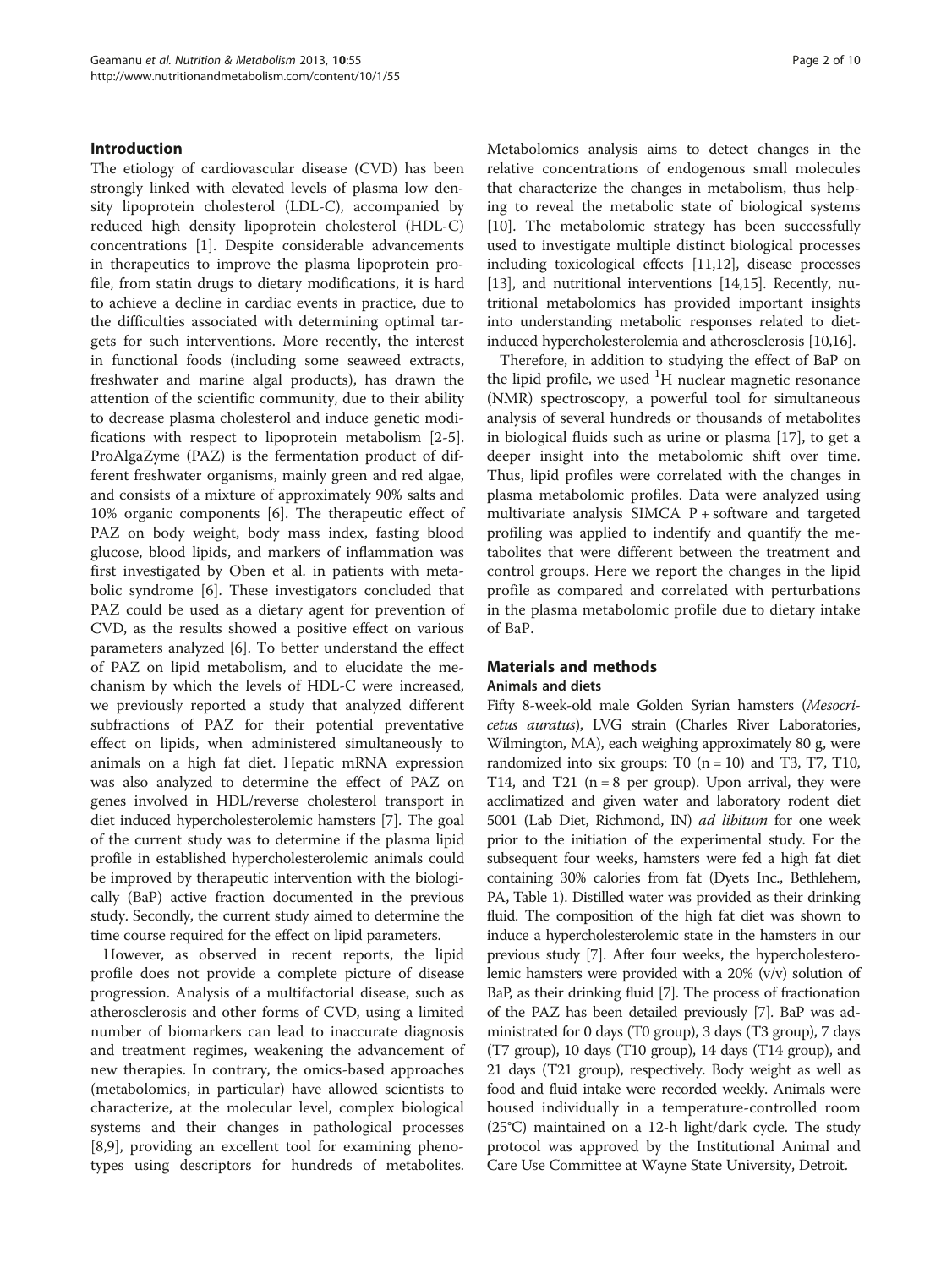<span id="page-2-0"></span>Table 1 Composition of the experimental custom purified diet with coconut oil and soybean oil

| Ingredient            | kcal./gm | grams/kg       |
|-----------------------|----------|----------------|
| Casein                | 3.58     | 110            |
| Lactalbumin           | 3.9      | 110            |
| L-Arginine            | 4        | 2.5            |
| L-Tryptophan          | 4        | 0.3            |
| Cornstarch            | 3.6      | 370.2          |
| Dyetrose              | 3.8      | 175            |
| Coconut Oil           | 9        | 138.6          |
| Soybean Oil           | 9        | 1.4            |
| <b>TBHQ</b>           | $\Omega$ | 0.028          |
| Cellulose             | $\Omega$ | 44             |
| Cholesterol           | 0        | 1              |
| Mineral Mix #260001*  | 0        | 35             |
| Vitamin Mix #360001** | 3.84     | 10             |
| Choline Bitartrate    | 0        | $\overline{2}$ |

Abbreviation: TBHQ Tertiary Butylhydroquinone.

\* Hamster Mineral mix prepared by Dyets, Inc.

\*\* Hamster Vitamin Mix prepared by Dyets, Inc.

#### Plasma and tissue collection

Each group of hamsters was sacrificed at different time points, based on the number of days of treatment with BaP. Hamsters were fasted for 8 hours and anesthetized under  $CO<sub>2</sub>/O<sub>2</sub>$  (50:50) gas (Metro Welding, Detroit, MI) prior to sacrifice. Blood was collected on ice by cardiac puncture with syringes previously rinsed with potassium EDTA solution (15% wt/v) and plasma was immediately separated after centrifugation at  $1000 \times g$  for 15 minutes at 4°C. Liver tissues were collected and immediately flash frozen in liquid nitrogen for further analyses.

#### Plasma lipid analysis

Plasma triglycerides (TG) and total cholesterol (TC) concentrations were determined enzymatically, while HDL-C was measured in the supernatant following precipitation with the Mg  $2^{+}/$ dextran sulfate according to the manufacturer's protocol (Pointe Scientific, Canton, MI), as detailed previously [\[7](#page-9-0)]. The concentration of non-HDL cholesterol was calculated as the difference between the measured TC and HDL-C, and includes the sum of very low density lipoprotein, intermediate density lipoprotein, and LDL-C.

### Real-time reverse transcription polymerase chain reaction (RT-PCR)

Total RNA from the liver was extracted using miRNeasy Mini Kit (Qiagen, Valencia, CA) and reverse transcription of RNA into cDNA was performed using the High Capacity mRNA to cDNA Master Mix kit (Applied

Biosystems, Carlsbad, CA) as per the manufacturer's protocol. Total RNA was obtained by adding 40 μL RNAase-free H<sub>2</sub>O followed by centrifugation at  $1000 \times g$ for 1 minute. mRNA was further subjected to reverse transcription using the High-Capacity RNA to cDNA Master Mix kit. The reaction was carried in a total of 20 μL mixture (4 μL of Complete Master Mix, 8 μL of total RNA, and 8 μL of nuclease-free H<sub>2</sub>O) in a Master cycler (Eppendorf, Hauppauge, NY). The program was set for 5 minutes at 25°C, 30 minutes at 42°C, 5 minutes at 85°C, and 1 hour at 4°C. A 2 μL sample of the obtained cDNA was used for each real-time RT-PCR reaction using SYBR Green Master Mix (Applied Biosystems) and an MX3005P instrument (Strategene, Santa Clara, CA) to determine the relative transcription levels of Apo A1(F: 5′-ACC-GTT-CAG-GAT-GAA-AAC-TGT-AG-3′, R: 5′-GTG-ACT-CAG-GAG-TTC-TGG-GAT-AAC-3′) [\[18](#page-9-0)]. The cycle conditions were 10 min at 95°C followed by 40 cycles of incubation at 95°C for 15 seconds, then 60°C for 1 minute. No accumulations of nonspecific products or primer dimers were observed using nontemplate control wells, as a result of prior optimization with the concentration used. The data were analyzed according to the comparative threshold cycle  $(C_t)$  method and normalized by glyceraldehydes-3phosphate dehydrogenase (GAPDH) expression in each sample. Levels of mRNA expression were reported as fold differences compared with hamsters fed the high fat diet and water.

## Plasma metabolomic analysis using <sup>1</sup>H NMR

Plasma samples were diluted with deuterium oxide  $(D_2O)$  in a 4:1 ratio, and a reference buffer solution (NMR solvent) containing 5 mmol/L disodium-2,2-dimethyl 2-silapentane-5-sulphonate and 10 mmol/L imidazole in  $D_2O$  (Sigma-Aldrish, Mississauga, ON) was added in a 9:1 ratio (9 parts of diluted plasma sample : 1 part NMR solvent). After preparation, samples were transferred to 5 mm NMR tubes (Sigma-Aldrich, St. Louis, MO) and <sup>1</sup>H NMR spectra were acquired on a 600 MHz Agilent spectrometer, operating at 599.773 MHz frequency and a temperature of 300 K [\[10](#page-9-0),[19,20\]](#page-9-0). Onedimensional NMR spectra were acquired using the Carr-Purcell-Meiboom-Gill (CPMG) spin-echo sequence with presaturation, to attenuate broad signals from proteins and lipoproteins. Application of the CPMG pulse sequence resulted in spectra with signals from the small molecular weight metabolites only, due to their longer transverse relaxation time. These spectra were measured using a spin-echo loop time of 0.16 s and a recycling time of 14 s. A total of 64 scans were collected using a spectral width of 10 ppm and an acquisition time of 4 s. The NMR data were processed using ACD/Spec Manager 7.00 software (Advanced Chemistry Development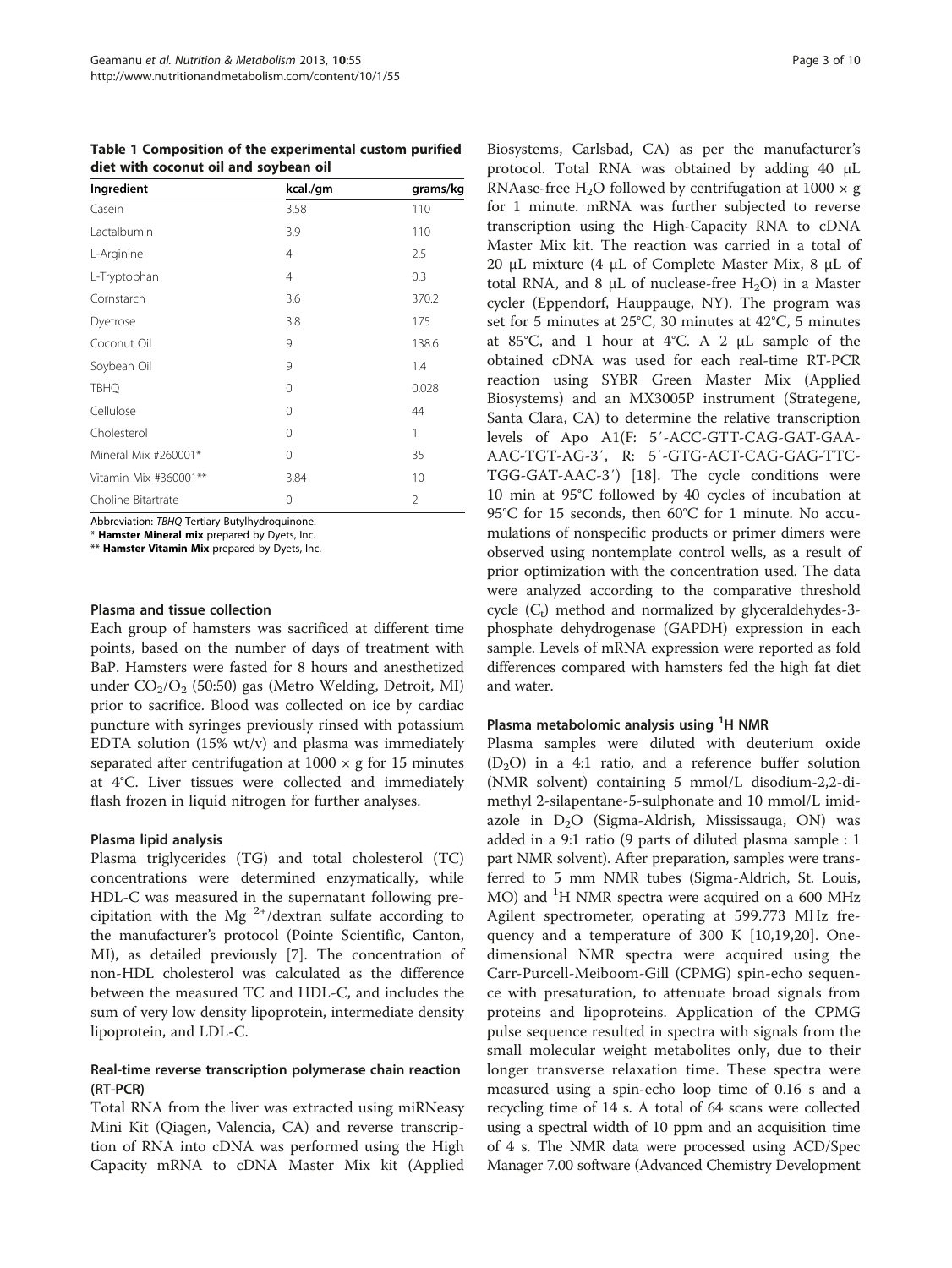Inc., Toronto, Canada) and free induction decay files were obtained. The acquired NMR spectra were processed by editing, auto-phasing, and auto-baseline correction. Intelligent binning was used to divide the edited spectra into 1000 bins. The spectra were digitized to a table of common integrals and exported as a non-negative value text file for multivariate data analysis.

#### Multivariate data analysis

Data were statistically analyzed by principal component analysis (PCA), partial least square (PLS) and PLSdiscriminant analysis (PLS-DA), using SIMCA-P + 13.0 software (Umetrics, Umea, Sweden). PCA is an unsupervised multivariate projection method designed to extract and display the systemic variation in the data matrix X as a score plot [[21\]](#page-9-0). The corresponding loading plot provides information about the part of the spectrum that is responsible for the similarities and/or dissimilarities in the data set as observed in the score plot. Moreover, the orthogonal projections to latent structures (OPLS) aids in the process of identifying statistically significant and potentially biochemically significant metabolites based on contribution to the model and their reliability. PLS is a regression extension of PCA, which is used to connect the information in two blocks of variables, X and Y, to each other [\[19\]](#page-9-0). In PLS-DA the data set is distributed into classes and its objective is to find a model that separates the classes of observation on the basis of their X-variables, while using a hypothetical Y-variable. Both PLS and PLS-DA methods of analysis are supervised, which implies that some information about the data set is provided to the software prior to analysis [\[21](#page-9-0)]. PLS was used to correlate the results from the <sup>1</sup>H spectra with other measured factors (TG, TC, HDL-C, TC/ HDL-C, non-HDL cholesterol), keeping these factors as Y parameters. All data were Pareto-scaled prior to analysis.

Each point on the score plots corresponds to an individual animal, to expose specific grouping and the relationship between the samples. Each dot on the loading plot represents a single NMR spectral area or bin, illustrating the significance of each metabolite for the variation described [\[22\]](#page-9-0).

Identification and quantification of the metabolites in spectra was accomplished using Chenomx NMR Suite 7.6 software (Chenomx, Alberta, Canada) [[23](#page-9-0)], focusing on the peaks of the spectra that differentiate the groups. Chenomx software uses targeted profiling to reduce analysis time, combining advanced analysis tools with a compound library of approximately 300 metabolites [[24](#page-9-0)]. Once the changes in metabolite concentrations had been determined, the pathways affected by the respective metabolites were identified using online KEGG database.

#### Statistical analysis

All data evaluated the differences between the control and treatment groups and were expressed as mean ± standard error. The data were analyzed to determine the effect of BaP relative to distilled water, while the animals were fed a high fat diet. The significance of anthropometric measurements and plasma lipid concentrations were determined using one-way ANOVA tests (IBM SPSS, Chicago, IL). All multivariate data analysis and modeling were accomplished using PCA and PLS-DA. PLS correlations were calculated to investigate the relationships between plasma lipid profile and the metabolomic profile of the hypercholesterolemic hamsters. Identification and quantification of metabolites was performed using Chenomx 7.6 software and the significance between the groups was determined using twotailed Student t-test (Excel, Microsoft Office, Redmond, WA). Significance was defined at  $P < 0.05$ .

## **Results**

## Metabolic effects of high-fat diet and BaP supplementation

Animals were fed a high fat diet and water for the first four weeks of the study, the end point for the T0 group. After four weeks, groups T3, T7, T10, T14, and T21 received BaP as their drinking fluid for 3, 7, 10, 14, and 21 days, respectively, while continuing to consume the high fat diet. Animals were sacrificed at different time points, based on the number of days they were designed to receive BaP treatment. The net body weight gain for the first 4 weeks of the study, as well as the food efficiency ratio (g gained/g feed) was statistically significant in group T7 ( $P < 0.05$ , Table [2\)](#page-4-0) when compared with controls. The ratio of fluid/water intake and the ratio of liver weight/body weight were not statistically different when compared with the T0 group (Table [2](#page-4-0)). While on treatment with BaP, all animals survived the duration of the study and no abnormal characteristics related to the physiology of the animals were noted.

## Plasma lipid and lipoprotein profile

Plasma lipid profiles of the hypercholesterolemic hamsters were measured enzymatically to determine the therapeutic effect of BaP when administrated as the drinking fluid. Plasma TG and TC were not significantly reduced in the treatment groups, as compared with the control group (T0). However, the TC/HDL-C ratio was significantly lower in all treatment groups when compared with the control T0 group  $(P < 0.001$ , Table [3](#page-4-0)). The concentration of HDL-C was significantly increased in the T3 group ( $P < 0.05$ ), as well as in the T21 group  $(P < 0.001)$ , when compared with the controls. Consumption of BaP also significantly reduced the non-HDL cholesterol in all groups, as compared with the control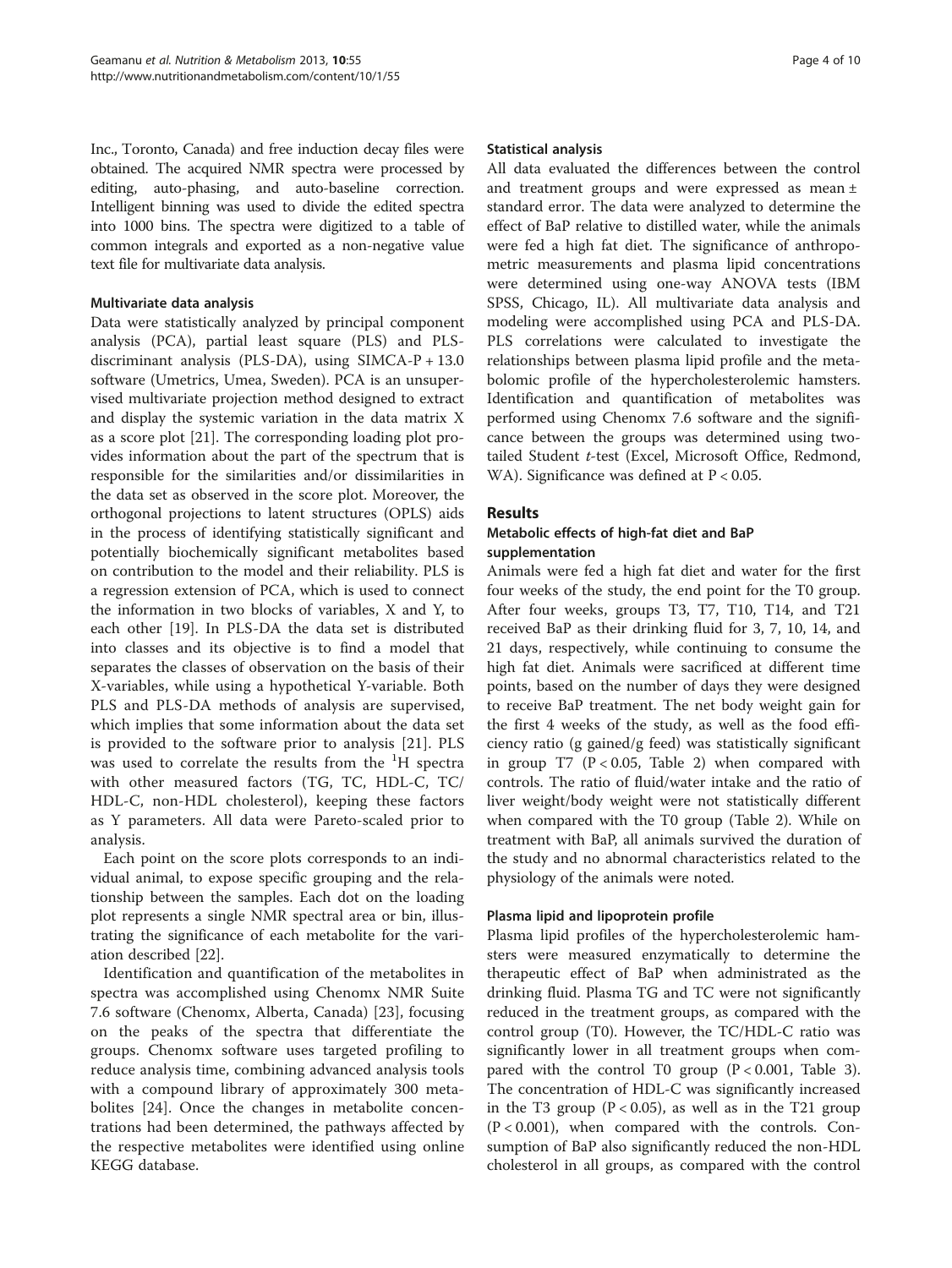|                                      | T0            | ТЗ             | Τ7            | T10           | T14            | T21             |
|--------------------------------------|---------------|----------------|---------------|---------------|----------------|-----------------|
| Anthropometric data                  |               |                |               |               |                |                 |
| Body weight gain, g/4 wks            | $32.7 + 2.1$  | $40.8 \pm 3.7$ | $50.6 + 6.2$  | $44.2 + 3.0$  | $34.4 \pm 3.5$ | $39.8 + 2.9$    |
| Food intake, g/d                     | $7.1 \pm 0.1$ | $7.4 + 0.2$    | $7.5 + .02$   | $7.4 + 0.2$   | $6.9 \pm 0.2$  | $7.4 \pm 0.1$   |
| Food efficiency ratio, g gain/g feed | $0.16 + 0.01$ | $0.2 + 0.02$   | $0.22 + 0.01$ | $0.2 + 0.01$  | $0.17 + 0.01$  | $0.19 \pm 0.01$ |
| Fluid intake, PAZ/water              | $1.0 \pm 0.0$ | $0.96 + 0.04$  | $0.95 + 0.05$ | $1.1 + 0.04$  | $1.0 + 0.06$   | $1.1 \pm 0.04$  |
| Liver *10 <sup>2</sup> /body weight  | $4.6 \pm 0.1$ | $4.9 \pm 0.1$  | $4.7 + 0.1$   | $4.8 \pm 0.1$ | $4.7 \pm 0.1$  | $4.5 \pm 0.2$   |

#### <span id="page-4-0"></span>Table 2 Anthropometrics of hypercholesterolemic male hamsters receiving BaP treatment for 0, 3, 7, 10, 14, and 21 days

Notes: Hamsters were fed high fat diet for 4 weeks, followed by high fat and BaP treatment for 0, 3, 7, 10, 14, and 21 days. Values are mean ± SE, N = 10 (T0) or N = 8 (T3, T7, T10, T14, and T21). \* P < 0.05 when compared with T0 group. Statistical analysis ANOVA with Tukey's procedure was used, SPSS software.

animals  $(P < 0.01)$ . These results corroborate with our previous findings that ingestion of PAZ and its biologically active fraction improves the plasma lipoprotein profile by significantly increasing the HDL-C concentrations, while decreasing the non-HDL cholesterol and TC/HDL-C ratio in hypercholesterolemic hamsters, both as preventative (previous study) and therapeutic (current study) agent.

#### Hepatic mRNA gene expression of Apo A1

In order to determine the therapeutic potential of BaP at the molecular level and to validate the significant increase in HDL-C concentration, Apo A1 gene expression was evaluated. Also, the earliest time point at which the genetic expression is altered was determined. Apo A1 gene expression analysis showed that hamsters fed BaP for 10 days (T10) had a moderate (3-fold) increase, while hamsters fed BaP for 21 days exhibited an approximately 6-fold increase (Figure [1](#page-5-0)). This data correlates with the increase in the plasma concentration of HDL-C (Apo A1 being responsible for the production of nascent HDL particles). Thus the BaP increased HDL-C, at least in part, by increasing the production of nascent HDL particles, both when given as a therapeutic or preventative agent [\[7](#page-9-0)]. However, unlike the previous study where we saw a partial inhibition of CETP when PAZ was delivered as a preventative agent, no effects on CETP were apparent using the therapeutic approach within the timeframe of the current study (data not shown).

## Multivariate data analysis and metabolites identification on <sup>1</sup>H NMR plasma

To further investigate the therapeutic effect of BaP on the hypercholesterolemic hamsters, plasma samples from controls (T0) and 21 days treatment group (T21) were subjected to metabolomic analysis using <sup>1</sup>H NMR spectroscopy. PCA was performed on the NMR data to get overall information on metabolomic effects, if any, in hamsters due to BaP administration. The PCA score plots showed a clear separation in clusters produced by the T0 and T21 groups (Figure [2a](#page-6-0)), indicating differences in their plasma metabolomics profiles. Since one of the samples in the T21 group was outside the Hotelling's 95% confidence interval (ellipse), it was considered to be a strong outlier and removed from the PCA analysis. The corresponding loading plot (Figure [2](#page-6-0)b) along with the S Plot (Figure [2c](#page-6-0)) provided important information on the contribution of each variable to the clustering pattern in the score plots. Both of these loading plots were used as a visual method to select and identify metabolites of interest for further analysis. In addition, the specific metabolites in the S-Plot reflected those strongly correlating with the changes in the plasma HDL-C concentrations.

The discriminant analysis (PLS-DA) indicated that the treatment with BaP for 21 days induced specific metabolomic patterns that enabled class assignment of the hamsters (PLS-DA, Figure [2d](#page-6-0)). The PLS-DA score plot revealed that the control and treatment group were

Table 3 Plasma lipid concentrations in hypercholesterolemic male hamsters receiving BaP treatment for 0, 3, 7, 10, 14, and 21 days

|                             | T0            | T3                            | T7                             | T10                           | T14                           | T21                         |
|-----------------------------|---------------|-------------------------------|--------------------------------|-------------------------------|-------------------------------|-----------------------------|
| Plasma lipids               |               |                               |                                |                               |                               |                             |
| Triglyceride, mmol/L        | $2.28 + 0.15$ | $2.34 + 0.2$                  | $2.48 \pm 0.38$                | $2.72 \pm 0.45$               | $7.85 + 0.41$                 | $2.51 + 0.14$               |
| Total cholesterol, mmol/L   | $6.13 + 0.18$ | $5.22 + 0.15$                 | $5.27 + 0.12$                  | $5.32 + 0.31$                 | $5.51 + 0.22$                 | $6.07 \pm 0.31$             |
| HDL cholesterol, mmol/L     | $2.69 + 0.1$  | $3.21 + 0.17$ <sup>*</sup>    | $3.06 + 0.12$                  | $3.03 + 0.12$                 | $3.11 + 0.01$                 | $3.7 \pm 0.13***$           |
| Non HDL cholesterol, mmol/L | $3.44 + 0.1$  | $1.94 + 0.25$ <sup>****</sup> | $2.18 \pm 0.12$ <sup>***</sup> | $2.26 \pm 0.2$ <sup>***</sup> | $2.39 \pm 0.14$ <sup>**</sup> | $2.37 + 0.28$ <sup>**</sup> |
| TC/HDL cholesterol Ratio    | $2.3 + 0.05$  | $.64 + 0.1^{\circ}$           | $1.73 + 0.06$                  | $1.74 + 0.05^{*}$             | $1.76 + 0.03$                 | $1.64 + 0.08$ ***           |

Notes: Hamsters were fed high fat diet for 4 weeks, followed by high fat and BaP treatment for 0, 3, 7, 10, 14, and 21 days. Values are mean ± SE, N = 10 (T0) or N = 8 (T3, T7, T10, T14, and T21). \* P < 0.05; \*\* P < 0.01, \*\*\* P < 0.001 when compared with T0 group. Statistical analysis ANOVA with Tukey's procedure was used, SPSS software.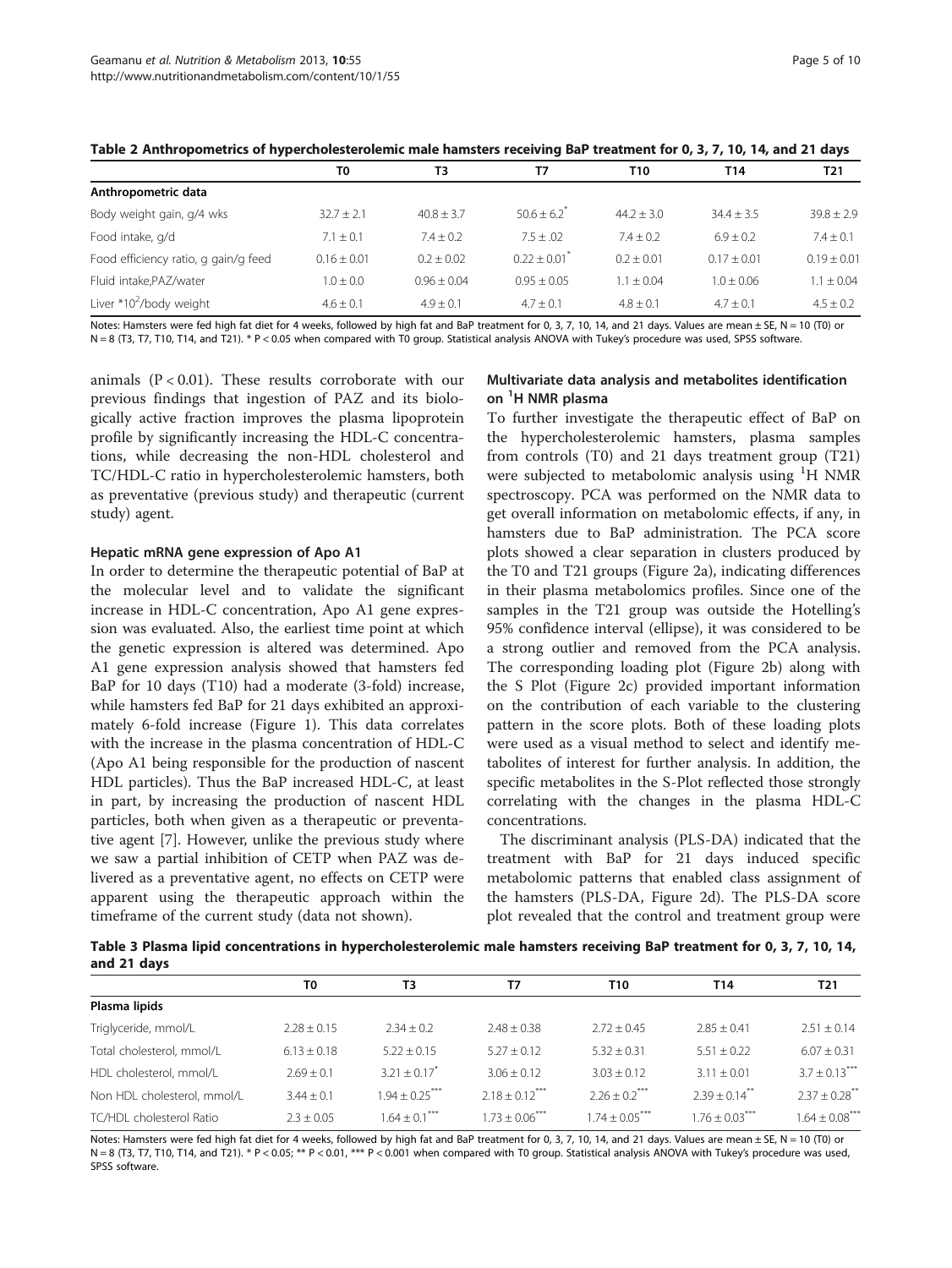<span id="page-5-0"></span>

clearly separated by principal component 1. In addition, the two-dimensional PLS plot (Figure [3a](#page-7-0),b) allowed for the evaluation of BaP treatment on changes in the plasma metabolome. For instance, the treatment with BaP for 21 days induced a significant coefficient of determination  $R^2 = 0.7$ , when the data were correlated with the plasma lipid profile (Figure [3a](#page-7-0)). The PLS regression between the NMR variables and the plasma lipid profile revealed that 70% of the variations in the lipid profile can be predicted by different treatment conditions (water vs. BaP). Furthermore, as determined by the PLS analysis, HDL-C concentrations were positively correlated with the plasma metabolomic profile ( $\mathbb{R}^2 = 0.62$ ), indicating that the composition shift toward the higher density lipoproteins is reflected in the change in concentrations of some of the small metabolites present in plasma (Figure [3](#page-7-0)b).

A total of fifty plasma metabolites from the control and treatment groups were identified and quantified using Chenomx NMR Suite software, including amino acids (leucine, isoleucine, valine), organic acids (3-hydroxybutyrate, lactate, acetate, acetoacetate, citrate, pyruvate, creatine, creatinine), carbohydrates (glucose, galactitol, glucitol) and phospholipid-associated molecules. The metabolites that had a significantly lower concentration in the group that received BaP for 21 days are summarized in Table [4](#page-7-0). Results indicated that the concentrations of choline, phosphocholine, glycerol-phosphocholine, betaine, and carnitine, were significantly lowered in T21 group as compared with T0. Treatment of hypercholesterolemic hamsters with BaP also resulted in decreased levels of several amino acids (arginine, leucine, isoleucine, threonine, taurine), as well as some other important molecules (3-hydroxy-butyrate, acetate, glycerol) involved in fatty acid metabolism.

#### **Discussion**

In our first study pertaining to PAZ, we determined that simultaneous administration of PAZ along with a high fat diet regimen improved the plasma lipid profile, by increasing the HDL-C concentrations and decreasing the non-HDL cholesterol, as well as the TC/HDL-C ratio. Also, the shift in lipoprotein concentration toward the higher density molecules was observed in the previous investigation. Moreover, the expression levels of important genes involved in HDL metabolism/reverse cholesterol transport were beneficially altered upon administration of PAZ and its biologically active subfraction [\[7](#page-9-0)].

The present study was designed to examine the therapeutic effect of BaP in the same diet-induced hypercholesterolemic hamster model used in our previous study [[7\]](#page-9-0). More specifically, the objective of the current study was to determine the efficacy of BaP on plasma lipids and metabolomic profile of animals that had already attained a hypercholesterolemic state. Also, the aim was to document the earliest time point at which the plasma profile was modified after treatment with BaP. As this is the first study examining the plasma metabolomic profile of hypercholesterolemic hamsters treated with BaP, it is important to determine the changes in the concentration of small molecular weight metabolites following BaP therapy.

Due to interspecies differences in lipoprotein metabolism, it is essential to study metabolic changes in a nonprimate model that develop the most similarities to the human disease. The hamster model used in our study has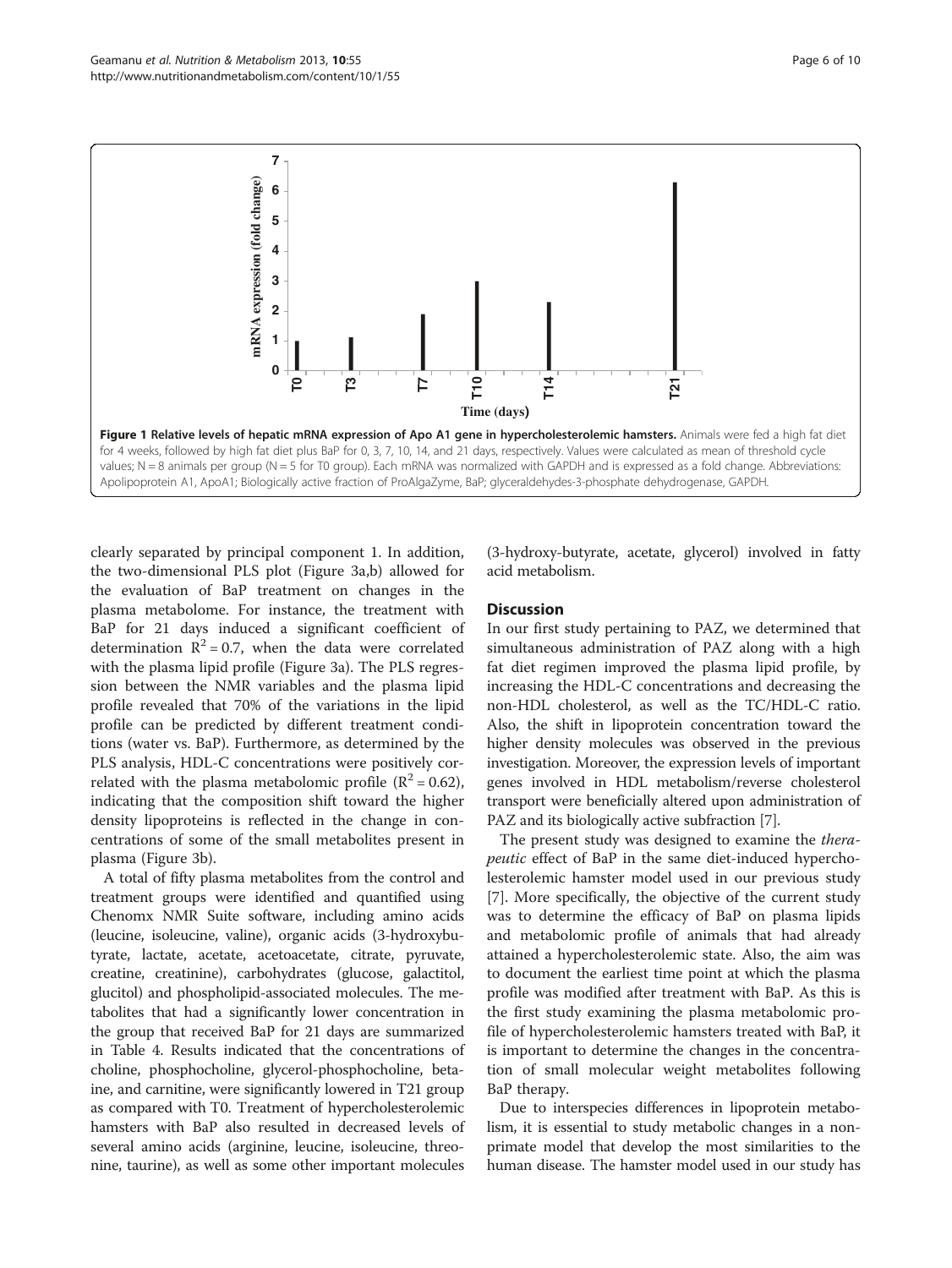<span id="page-6-0"></span>

been previously found to be appropriate for exploring hypercholesterolemia associated with dietary changes [[25,26](#page-9-0)] and the high fat diet used was previously reported to indeed induce hypercholesterolemia in hamsters [[7](#page-9-0)]. Animals consumed similar amounts of diet and fluid throughout the study, however the hamsters in group T7 had a significant increase in body weight, as well as in the food efficiency ratio (g gain/g feed). Since we did not analyze body composition, we cannot speculate on the reason for this increase. The results of this therapeutic investigation reveal an improvement in the plasma lipoprotein profile upon administration of BaP, showing a significant reduction in non-HDL cholesterol and the TC/ HDL-C ratio in all treatment groups, as well as a significant increase in plasma HDL-C concentration. In addition, there was a moderate (T7, T10, and T14 groups) and a highly significant increase (T21 group) in the hepatic mRNA levels of the Apo A1 gene, which is involved in the production of nascent HDL particles. Administration of PAZ and its biologically active fraction (BaP) showed a significant improvement in the plasma lipid profile, when fed to hypercholesterolemic hamsters. In our previous study, when PAZ or BaP were administered for 4 weeks as preventative agents, the hepatic mRNA expression for Apo A1, CETP, ATP-binding cassette transporter, member 1 (ABCA1), and scavenger receptor class B, member 1 (SRB1) were evaluated. However as the data only showed strong effects on Apo A1 and CETP (~ 5-fold increase in Apo A1 and 2-fold decrease in CETP expression), we focused only on these genes in the current study. In a trend similar to the earlier study, we saw an increase in the Apo A1 expression in this study as well. However, the CETP expression was not significantly inhibited in the timeframe of this study. Both studies also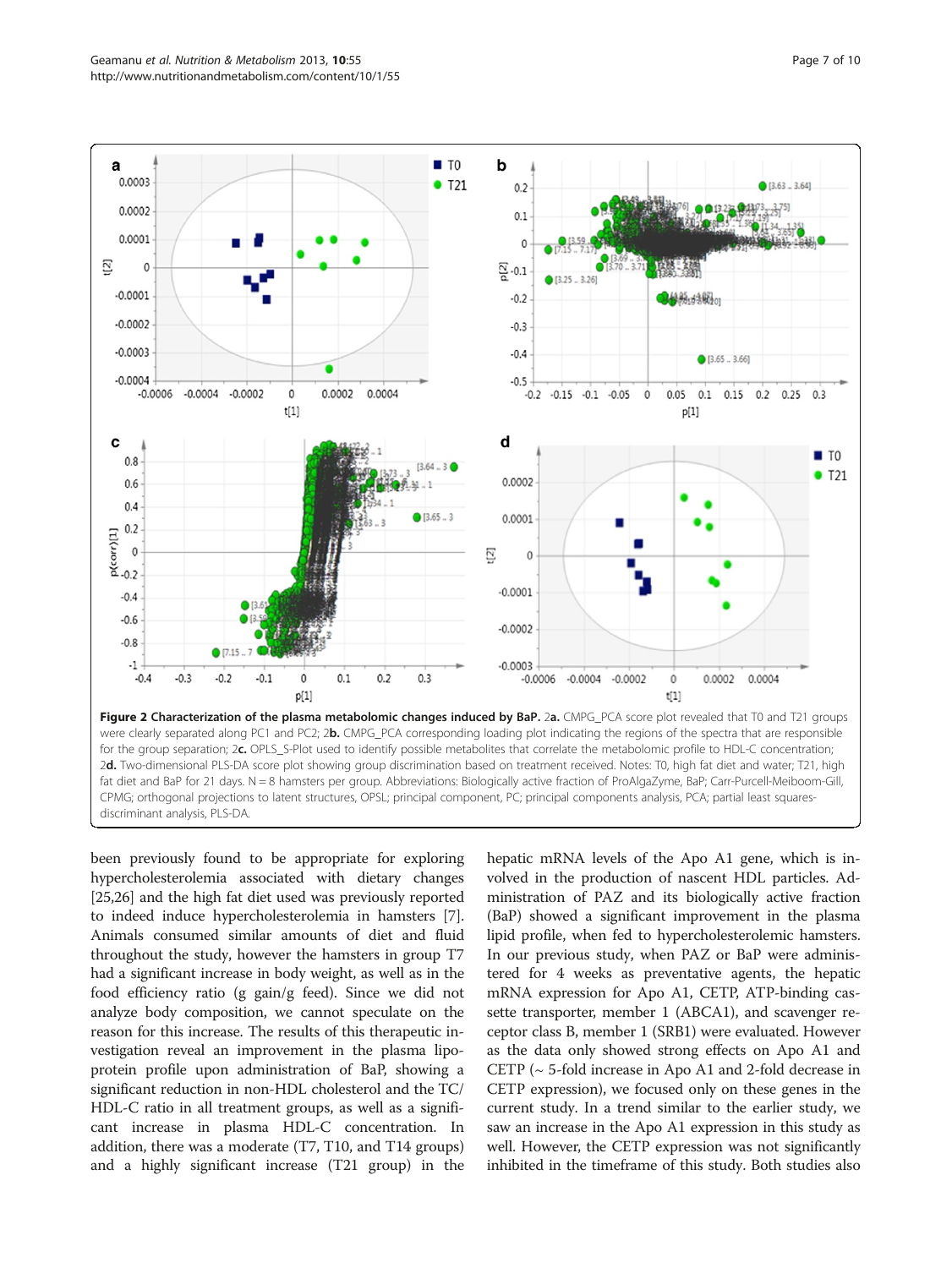<span id="page-7-0"></span>

showed a lowering of non-HDL cholesterol. Whether or not BaP had any effect on cholesterol synthesis via the enzymatic activity of HMG-Co A reductase was not the focus of this study and hence not examined. Thus the mechanism by which non-HDL cholesterol may have decreased may be speculated, but needs further exploration.

partial least squares, PLS.

Further, we analyzed the metabolomic plasma profile of hypercholesterolemic hamsters treated with BaP, using <sup>1</sup>H NMR spectroscopy and multivariate data analysis. Previous studies have identified metabolomic perturbations associated with abnormal lipoprotein profile, kidney disease associated with type I diabetes, insulin resistance, and atherosclerosis using NMR spectroscopy -

the latter has become a widely used method in the last decade [\[27,28](#page-9-0)].

Plasma includes both high molecular weight proteins and lipoproteins, as well as low molecular weight metabolites. Hence, the standard plasma one-dimensional <sup>1</sup>H NMR spectrum is dominated by the broad resonance peaks from the high molecular weight components. The CPMG echo pulse technique was used to suppress the resonance from the macromolecules and emphasize the low molecular weight metabolites, thus revealing subtle biochemical information from the plasma samples. A clear separation of the groups was obtained with the PCA and PLS-DA score plots, showing changes in plasma metabolomic profiles due to BaP intervention. PCA

| Table 4 List of plasma metabolites quantified to be at lower concentrations after 21 days of treatment |  |  |  |
|--------------------------------------------------------------------------------------------------------|--|--|--|
|--------------------------------------------------------------------------------------------------------|--|--|--|

| <b>Metabolites</b> | Peak regions (ppm)      | <b>Metabolites</b>     | Peak regions (ppm)           |  |
|--------------------|-------------------------|------------------------|------------------------------|--|
| 2-Aminobutyrate    | 1.0,1.9,3.7             | Glucitol               | 3.6, 3.7, 3.8                |  |
| 3-Hydroxybutyrate  | 1.2,2.3,2.4,4.1         | Glycerol               | 3.6,3.8                      |  |
| Acetate            | 1.9                     | Isoleucine             | 0.9, 1.0, 1.2, 1.5, 2.0, 3.7 |  |
| Arabinitol         | 3.6, 3.7, 3.8, 3.9      | Lactate                | 1.3,4.1                      |  |
| Arginine           | 1.6, 1.7, 1.9, 3.2, 3.8 | Leucine                | 0.9, 1.7, 3.7                |  |
| Betaine            | 3.3.3.9                 | Phosphocholine         | 3.2,3.6,4.1                  |  |
| Carnitine          | 2.4,3.2,3.4,4.6         | Glycero-phosphocholine | 3.2, 3.6, 3.7, 3.9, 4.3      |  |
| Choline            | 3.2,3.5,4.1             | Taurine                | 3.2.3.4                      |  |
| Galactitol         | 3.7.4.0                 | Threonine              | 1.3,3.6,4.3                  |  |

Notes: Plasma metabolites found to be significantly lower in T21 group as compared with T0 group. The metabolites were quantified using the Chenomx 7.6 NMR Suite database and significance was obtained using 2 tailed Student t-test, P < 0.05. T0, high fat diet and water; T21, high fat diet and BaP for 21 days, N = 4 hamsters/group for quantification of metabolites.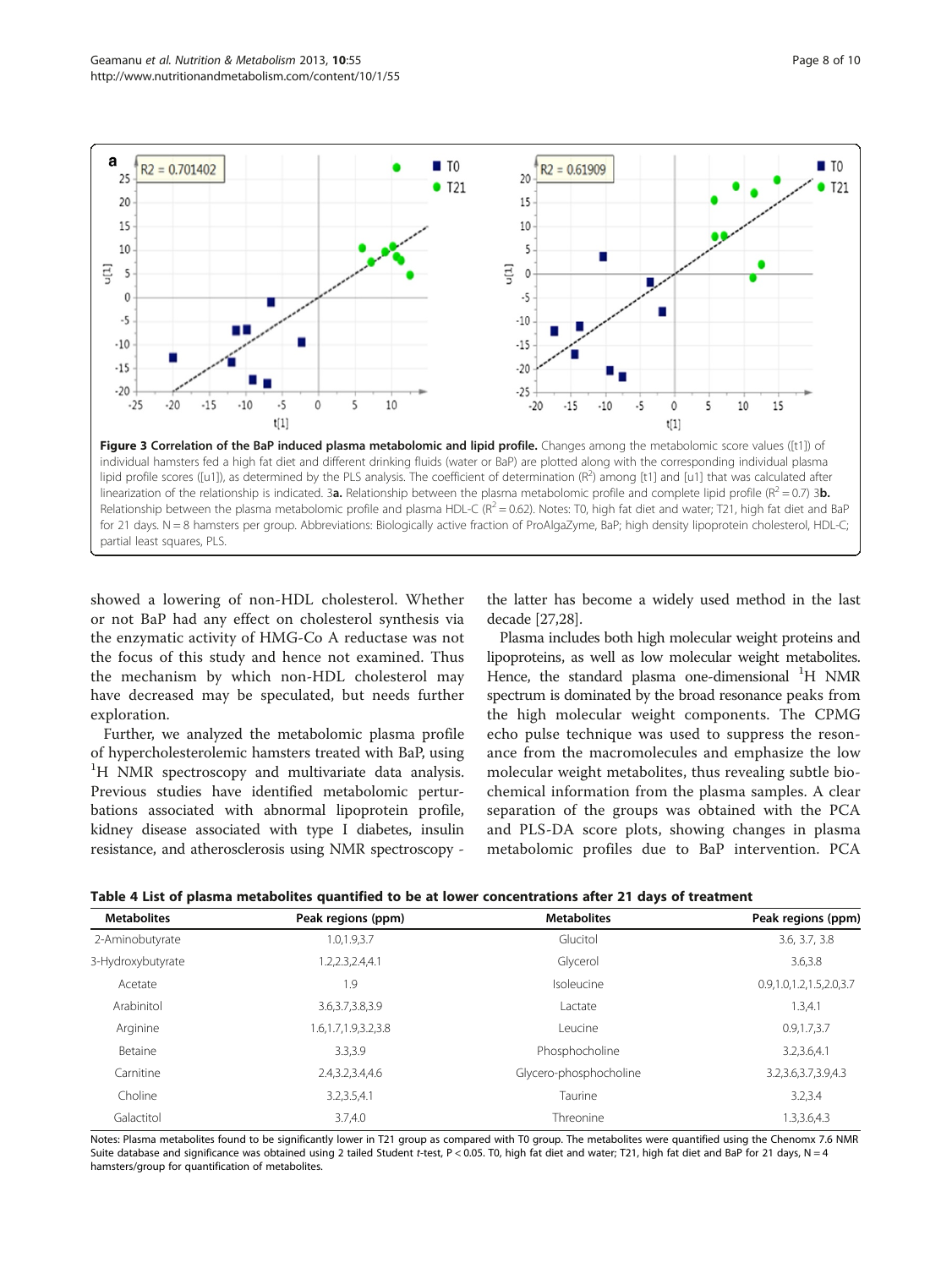loading plots were analyzed to identify the unique regions in the spectra and hence the metabolites responsible for the strong separation of the groups. In addition, the S-Plot generated a set of variables that are most reliably predictive of the changes in the plasma HDL-C concentration. Variables that are furthest away from the origin in the S-Plot are considered as potential biomarkers. The Chenomx NMR Suite software was used as the decisive tool in identification and qualification of important low molecular weight metabolites.

It is now well established that a high fat diet is highly correlated with an atherogenic outcome. Independent from the effect of a high fat diet on lipid profiles, a number of recent metabolomic studies have identified abnormalities in branched chain amino acids [[29](#page-9-0)], choline, betaine, and trimethylamine N-oxide (TMAO) metabolism as being highly increased in subjects with atherosclerosis, heart failure, and other cardiovascular diseases [[30](#page-9-0)-[32\]](#page-9-0). After screening more than 2000 metabolites from a large cohort study  $(n = 1,876)$ , Wang et al. [\[32\]](#page-9-0) found that a unique cluster of three phospholipid-associated molecules, more specifically choline, betaine, and the final metabolite, TMAO are linked to or predictive of CVD risk. It has been shown that increased levels of these metabolites promoted up-regulation of several macrophage scavenger receptors that correlated with atherosclerosis, making these phospholipid metabolites independent predictors for the risk of a clinical vascular event. Even though cholesterol and triglycerides remain key culprits in atherosclerosis, the new findings have shifted the attention towards the phosphatidylcholine biosynthesis pathway for additional information related to risk for CVD. Plasma levels of choline and betaine are dependent on the proatherosclerotic phospholipid-rich diet, and are considered key risk factors, rather than direct markers of CVD [[33](#page-9-0)]. After quantification of these metabolites in our plasma samples, we observed that the group which received the high fat diet and BaP for 21 days had significantly lower levels of betaine, choline, phosphocholine, and glycerol-phosphocholine, as compared with the animals that received the high fat diet and water.

Another recently studied metabolite that contains a trimethylamine structure similar to that of choline is Lcarnitine. Its fundamental role is to transport fatty acids into the mitochondrial compartment [\[34](#page-9-0)], and it has been associated with potential health risk related to CVD [[35](#page-9-0)]. It has been shown that TMAO, and its precursors choline and carnitine suppress in vivo reverse cholesterol transport, and elevated levels of plasma carnitine in humans are significantly associated with risk for coronary artery disease, peripheral artery disease, and overall CVD [[36\]](#page-9-0). Our metabolomics data showed a significantly lower plasma concentration of carnitine in the group that received BaP for 21 days, as compared with the group that received a high fat diet and water. These findings, in conjunction with the increase in plasma HDL-C, along with the decrease in non-HDL cholesterol and the TC/HDL-C ratio, all considered contributory factors towards development of heart disease, are very exciting. It may be interesting to perform a follow up metabolomics analysis at the earlier time points of the study, to determine whether or not the changes in plasma lipids causes the changes in the metabolite concentrations or vice-versa.

#### Conclusion

In this study we have demonstrated that the dietary intervention with BaP can cause a beneficial change in the lipid and metabolomic profile of diet induced hypercholesterolemia in hamsters. The metabolomic profile of the hamsters correlated strongly with the plasma lipid profile and HDL-C concentrations, thereby showing that BaP intake was beneficial in concomitant improvement of both the plasma lipid profile and the metabolomic profile. In addition to improving the established risk factors associated with CVD, mainly increasing HDL-C, and up-regulating the mRNA expression of the Apo A1 gene, we identified the potentially valuable effect of the algal infusion on relatively new predictors of atherosclerosis, namely betaine, carnitine, and choline. This research illustrates the power of the metabolomics approach to drive biomarker discovery and generate hypotheses for new treatments, thereby opening exciting avenues for future research.

#### Abbreviations

Apo A1: Apolipoprotein A1; ABCA1: ATP-binding cassette transporter member 1; BaP: Biologically active fraction of ProAlgaZyme; CETP: Cholesteryl ester transfer protein; CPMG: Carr-Purcell-Meiboom-Gill; CVD: Cardiovascular disease; D<sub>2</sub>O: Deuterium oxide; EDTA: Ethylenediaminetetraacetic acid; GAPDH: Glyceraldehydes-3-phosphate dehydrogenase; HDL-C: High density lipoprotein cholesterol; LDL-C: Low density lipoprotein cholesterol; NMR: Nuclear magnetic resonance; OPLS: Orthogonal projections to latent structures; PAZ: ProAlgaZyme; PCA: Principal component analysis; PLS: Partial least squares; PLS-DA: Partial least squares-discriminant analysis; RT-PCR: Reverse transcriptase polymerase chain reaction; SRB1: Scavenger receptor class B member 1; TMAO: Trimethylamine N-oxide; TC: Total cholesterol; TG: Triglycerides.

#### Competing interests

AG and SVG have rights to an application covering the biologically activity of PAZ. NS, PK and AGoja report no conflicts of interest with this work.

#### Authors' contributions

AG contributed to the study design, participated in sample collection and analysis, interpreted the data and drafted the manuscript. AGoja contributed to NMR data acquisition and multivariate data analysis. NS participated in sample collection and analysis. PK performed the cardiac puncture procedure and assisted with the preparation of the manuscript. SG, the PI, supervised all areas of the research, data analysis and manuscript. All authors read and approved the final manuscript.

#### Acknowledgments

ProAlgaZyme infusion was fractionated and provided by Oxford Biomedical Research (Rochester Hills, MI).